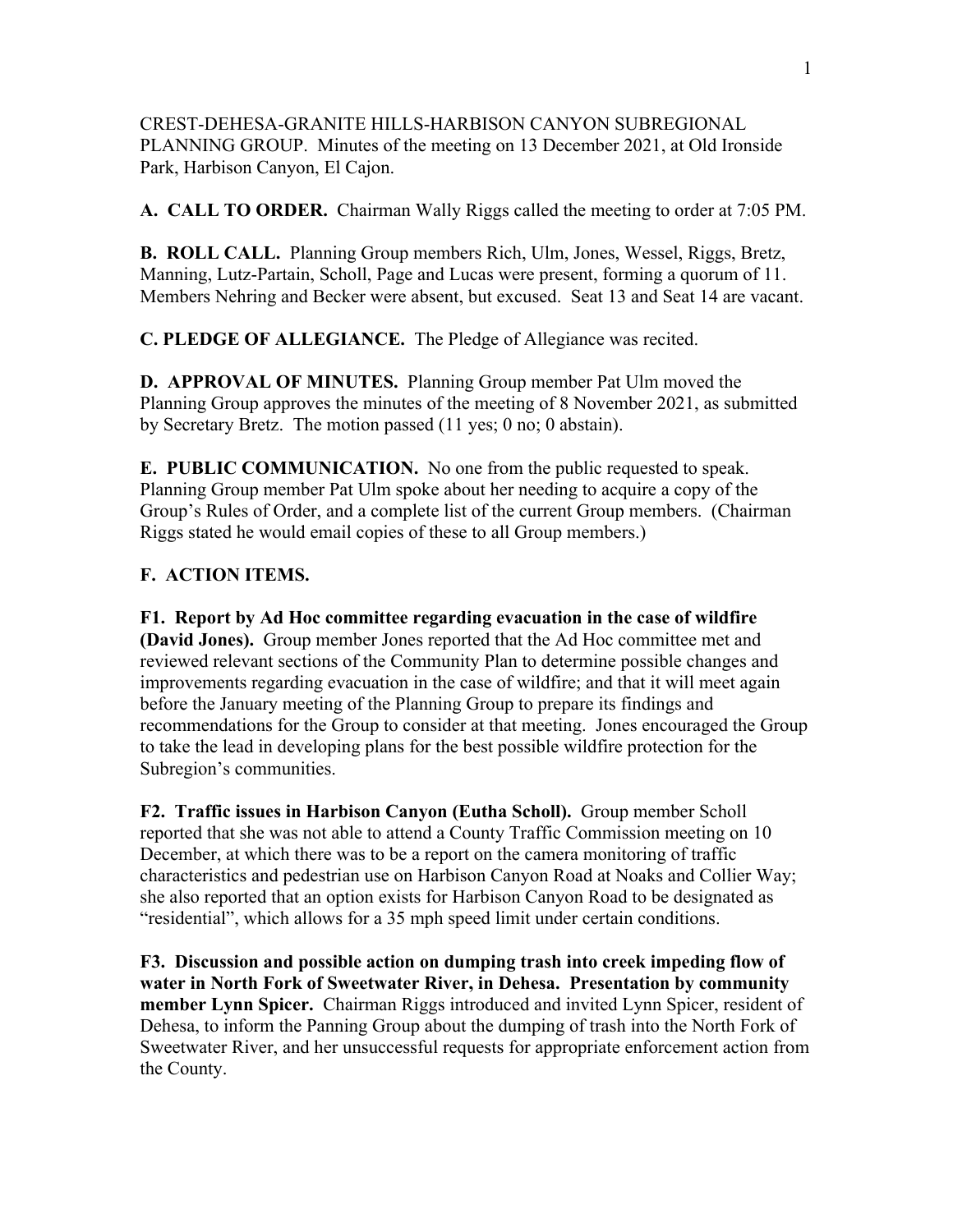Ms. Spicer explained that the North Fork of the Sweetwater River is partially obstructed by landscaping refuse placed in its natural channel across property owned by a landscaping contractor; that she first reported this condition to the County Department of Public Works in early July 2021, and that the owner was contacted then and given time to correct the situation; that at the end of October 2021 she contacted the County again and informed them that the debris there in July had not been removed, but instead had been buried beneath a layer of fill dirt, and that she was very concerned that there could be serious stormwater runoff flooding caused by the still-obstructed channel; that County staff responded in early November 2021 that it had inspected the property in early October and assumed that the buried refuse had been removed; and that now at the beginning of December 2021, no action has been taken to remove the refuse and fill, and to restore the natural channel of the stream. She asked the Planning Group to become involved and support her efforts to get the obstructing refuse and dirt removed before the upcoming rainy season.

 Planning Group members discussed the inadequate responses of the County, and the potential for downstream adverse impacts from illegal stream channel obstruction and alteration.

 Group member Darin Wessel moved that the Planning Group authorizes Chairman Riggs to send a letter to the County Watercourse Enforcement office, (with copies sent to other appropriate offices and individuals, including but not limited to Supervisor Joel Anderson, Sweetwater Authority, Sycuan Band, U.S. Fish and Wildlife, California Department of Fish and Wildlife), requesting and urging that immediate action be initiated to remove the materials illegally dumped into and obstructing the natural channel of the North Fork of the Sweetwater River in Dehesa. The motion passed (11 yes; 0 no; 0 abstain).

**F4. Request that the County hold a twice annual (or more frequent) waste collection event in CDH Plan area (Wessel).** Chairman Riggs asked Group member Wessel to explain the concept of periodic waste collection events managed by the County, to mitigate or reduce illegal trash dumping in the Subregion. Wessel described the frequent repeated illegal dumping of trash, including hazardous wastes, along Sloane Canyon Road, much of which the County Department of Public Works eventually cleans up and removes as part of its road maintenance operations. He reminded the Group that the County used to maintain a number of waste collection sites in its unincorporated rural areas, where residents could dispose of their trash to be taken to a landfill; but that these were closed, which likely increased the amount of illegal dumping. He suggested that the County could provide dumpsters for large items, hazardous wastes, etc. at a designated site in the Subregion several times a year, which could reduce the amount of trash illegally dumped along the public right of ways; and thereby could reduce the Department of Public Works costs for roadside cleanup, and other negative impacts of illegal waste dumping.

 Planning Group members discussed the problems of illegal dumping in the Subregion, and the possible improvements that waste collection events could provide.

 Darin Wessel moved that the Planning Group makes a request that at a minimum of two times a year, the County holds a waste collection event in the Subregion for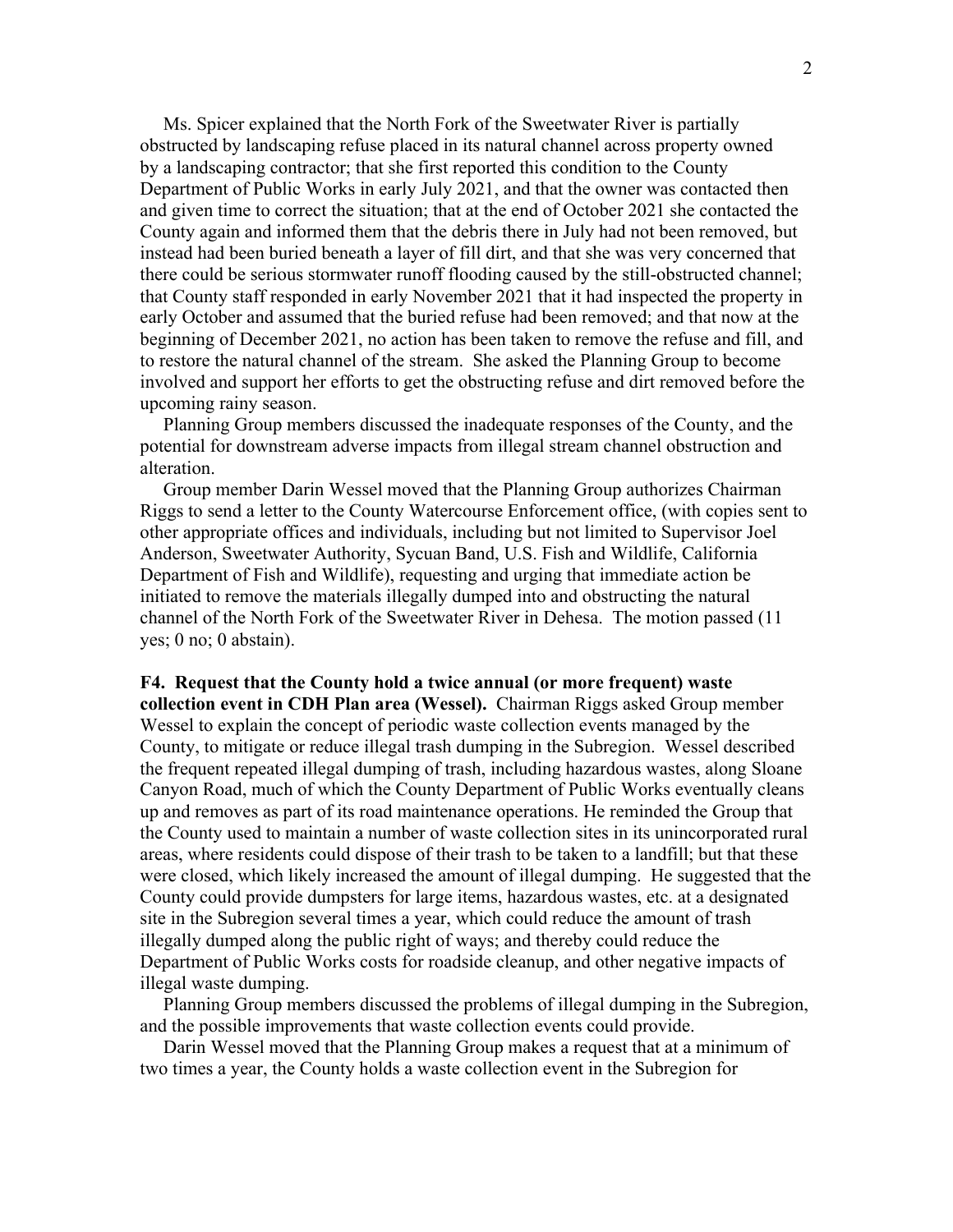gathering general, hazardous, and electronic wastes for landfill disposal; and that this request is to be made in a letter from the Group sent to all appropriate County officials. The motion passed (11 yes; 0 no; 0 abstain).

### **G. GROUP BUSINESS.**

**G1. Election of Planning Group Officers for 2022.** Chairman Riggs asked Group member Darin Wessel, as Chairman of the Nominating Committee for Election of Planning Group Officers for 2022, to report on the nominees for officers selected by the Committee, and to conduct the election of Group officers for 2022.

 For the 2022 Chairman of the Group, Wessel reported that the Committee nominated Wally Riggs; there were no additional nominations for this office from the floor. Riggs was elected to be the 2022 Chairman (10 affirmative votes for Riggs; 1 abstention: Riggs).

 For the 2022 Vice-Chairman of the Group, Wessel reported that the Committee nominated Tim Lucas; Wessel requested that he be considered as an additional nomination for this office from the floor. Wessel was elected to be the 2022 Vice-Chairman of the Group (9 affirmative votes for Wessel; 2 affirmative votes for Lucas: Rich and Jones).

 For the 2022 Secretary of the Group, Wessel reported that the Committee nominated Bill Bretz; there were no additional nominations for this office from the floor. Bretz was elected to be the 2022 Secretary (11 affirmative votes for Bretz).

**G2. Update on Park issues (Mary Manning).** Group member Mary Manning suggested that the Planning Group submits the following memorandum as the 2021-22 PLDO Priority List requested by Department of Parks and Recreation:

#### **"Park Lands Dedication Ordinance (PLDO) Priority List 2021-22**

1**. South Lane Park.** At present the County of San Diego's Park and Recreation department is in the process of taking community input and preparing a plan to update and improve South Lane County Park in Crest. Information is available at https://www.sdparks.org/content/sdparks/en/AboutUs/Plans/PublicMeetings.html There is \$650,000 budgeted for this project 350,00 from PEI or PERINATAL EQUITY INITIATIVE funds and 300,00 PLDO funds. SD County presented its ideas to the CDGH Subregional Planning Group on South Lane updates and they included but are not limited to the following.

Option A

- 1. Upgrade existing trails with native materials. Please no pavement uses in the park. Idea of a second trail wandering back and forth through park.
- 2. Add Shade trees to east side, to replace trees removed due to 2003 fire damage
- 3. Replace 120' X200' arena fences with new pipe fence.
- 4. A new Standardized Signage to be added to the entrance drive at the large arena.
- 5. At the large arena, additional equestrian parking will be added with the present. Again, all parking improvements to be native soil, not paved.
- 6. Addition of a Community Garden, mid-east side.